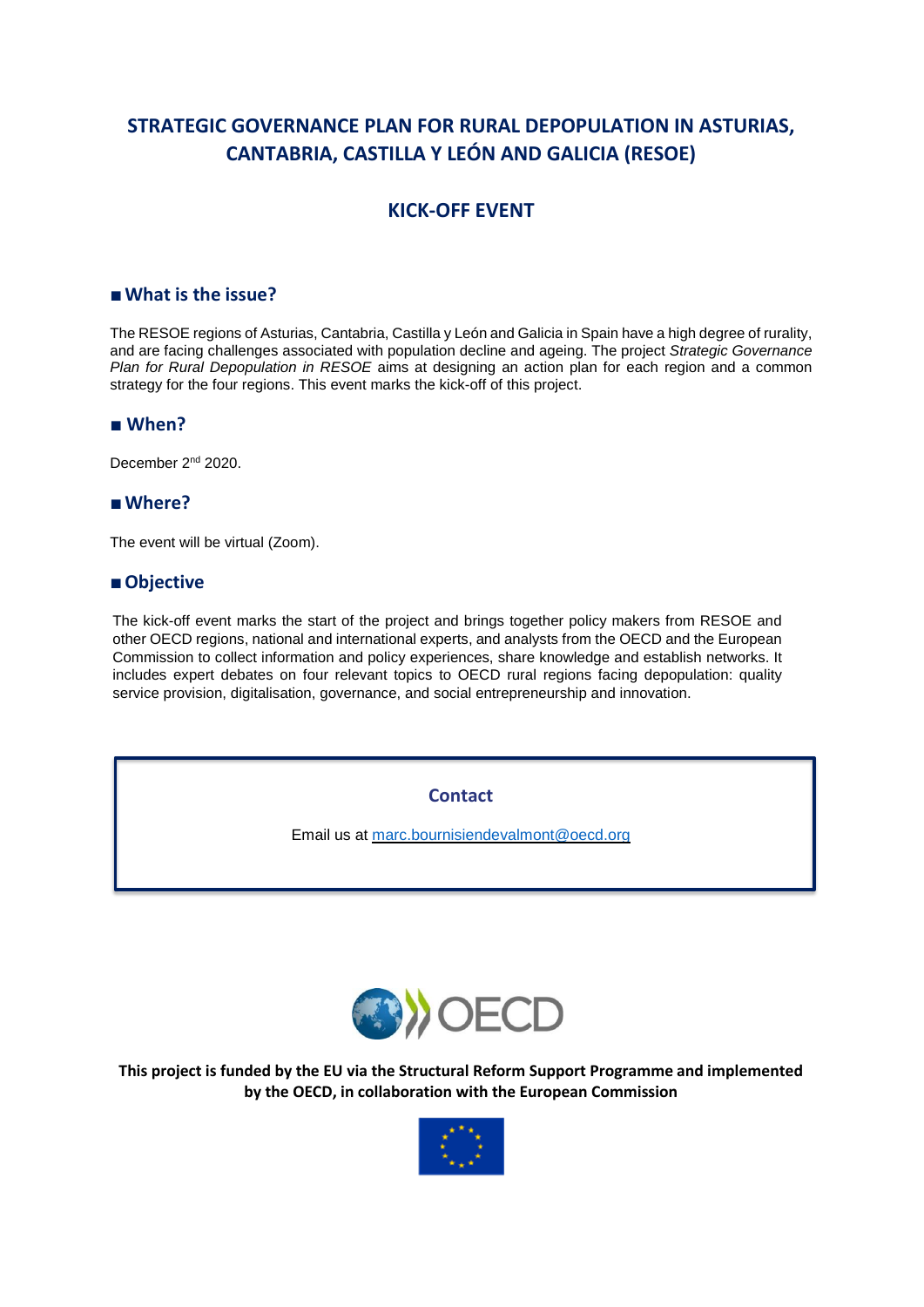# *Agenda*

| 09:45-10:00 |                  | <b>Registration</b> (please join the meeting 15 minutes before the start)                                                                                                                                                                                                                                            |
|-------------|------------------|----------------------------------------------------------------------------------------------------------------------------------------------------------------------------------------------------------------------------------------------------------------------------------------------------------------------|
|             | <b>MODERATOR</b> | Alain Dupeyras, Head of Regional Development and Tourism Division, Centre for<br>Entrepreneurship, SMEs, Regions and Cities, OECD                                                                                                                                                                                    |
| Part 1      |                  | High level session: Strategies for depopulation (Open - with EN/ES interpretation)                                                                                                                                                                                                                                   |
| 10:00-10:10 |                  | Welcome remarks by representatives of Cantabria                                                                                                                                                                                                                                                                      |
|             | <b>SPEAKERS</b>  | Pablo Zuloaga, Vice-President and Councilor for Equality, Sport, Universities and Culture,<br>Government of Cantabria                                                                                                                                                                                                |
|             |                  | María Sánchez, Councilor for Economy and Finance, Government of Cantabria                                                                                                                                                                                                                                            |
| 10:10-10:20 |                  | <b>Video introduction</b>                                                                                                                                                                                                                                                                                            |
|             | <b>SPEAKERS</b>  | Dubravka Suica, Vice-President of the European Commission for Democracy and<br>Demography (pre-recorded video)                                                                                                                                                                                                       |
| 10:20-10:45 |                  | Plenary session: How can policies help regions experiencing depopulation?                                                                                                                                                                                                                                            |
|             | <b>SPEAKERS</b>  | Mario Nava, Director-General of the Directorate-General Structural Reform Support<br>(REFORM), European Commission                                                                                                                                                                                                   |
|             |                  | Francesc Boya, Secretary General for the Demographic Challenge, Spanish Ministry for<br>the Ecological Transition and the Demographic Challenge                                                                                                                                                                      |
|             |                  | Nadim Ahmad, Deputy Director, Centre for Entrepreneurship, SMEs, Regions and Cities,<br><b>OECD</b>                                                                                                                                                                                                                  |
| 10:45-10:55 |                  | <b>Commentary from the representatives of the Autonomous Communities</b>                                                                                                                                                                                                                                             |
|             | <b>SPEAKERS</b>  | Francisco Igea, Vice-President and Councilor for Transparency, Territorial Planning and<br>External Action, Government of Castilla y León                                                                                                                                                                            |
|             |                  | Fabiola García, Councilor for Social Policy, Government of Galicia                                                                                                                                                                                                                                                   |
|             |                  | Jaime Izquierdo, Commissioner for Demographic Challenge, Government of Asturias                                                                                                                                                                                                                                      |
| 10:55-11:00 |                  | End of Part 1 and transition to Part 2                                                                                                                                                                                                                                                                               |
| Part 2      |                  | Parallel thematic sessions (Closed - in ES without EN interpretation)                                                                                                                                                                                                                                                |
| 11:00-11:45 |                  | Session 1: Quality service provision for rural communities                                                                                                                                                                                                                                                           |
|             | <b>MODERATOR</b> | Valentina Corsetti, Directorate-General for Regional and Urban Policy (REGIO),<br>European Commission                                                                                                                                                                                                                |
|             | <b>SPEAKER</b>   | Ana I. Moreno Monroy, Centre for Entrepreneurship, SMEs, Regions and Cities, OECD                                                                                                                                                                                                                                    |
|             | <b>QUESTIONS</b> | What role should rural communities play in the provision of public services?<br>1.<br>2. What incentives work for attracting service professionals such as doctors and teachers<br>to rural areas experiencing depopulation?<br>What are the main barriers to distance learning and telehealth in rural areas?<br>3. |
| 11:00-11:45 |                  | Session 2: Digitalisation to boost rural development                                                                                                                                                                                                                                                                 |
|             | <b>MODERATOR</b> | Raffaele Trapasso, Centre for Entrepreneurship, SMEs, Regions and Cities, OECD                                                                                                                                                                                                                                       |
|             | <b>SPEAKER</b>   | Isidro Laso, Cabinet of Commissioner Gabriel for Innovation, Research, Education,<br>Culture and Youth, European Commission                                                                                                                                                                                          |